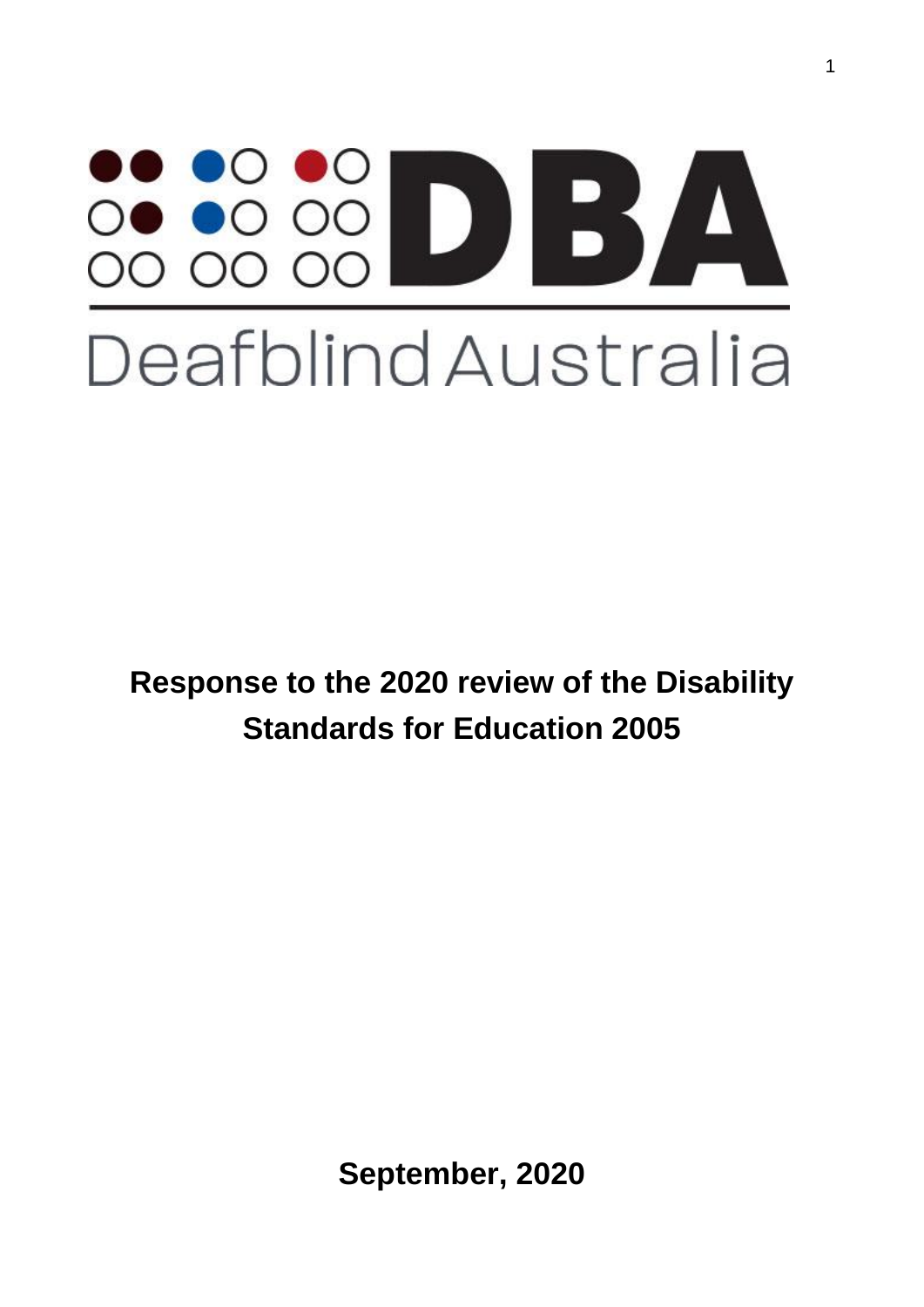#### **Acknowledgements**

This document was prepared by: Dr Meredith Prain, Deafblind Australia Feedback on early drafts was provided by: David Murray, Deafblind Australia Rikki Chaplin, Deafblind Australia Emily McDonald, Senses Australia

With special thanks to South Pacific Educators of the Vision Impaired (SPEVI) who shared their submission to the review, much of which is relevant to students with deafblindness and incorporated into this submission.

## **Background**

Deafblind Australia (DBA) is the peak body for people with deafblindness, and their family members, service providers and support networks in Australia.

DBA promotes the rights of all people with deafblindness to live full and rewarding lives, engaging in all aspects of civic life.

Deafblindness is described by Deafblind Australia as:

"a unique and isolating sensory disability resulting from the combination of both a hearing and vision loss or impairment which significantly affects communication, socialisation mobility and daily living.

People with deafblindness form a very diverse group due to the varying degrees of their vision and hearing impairments plus possible additional disabilities. This leads to a wide range of communication methods including speech, oral/aural communication, various forms of sign language including tactile, Deafblind fingerspelling, alternative and augmentative communication and print / braille"

"Representing between 0.2% to 2% of the population, persons with deafblindness are a very diverse yet hidden group and are, overall, more likely to be poor and unemployed, and with lower educational outcomes. Because deafblindness is less well-known and often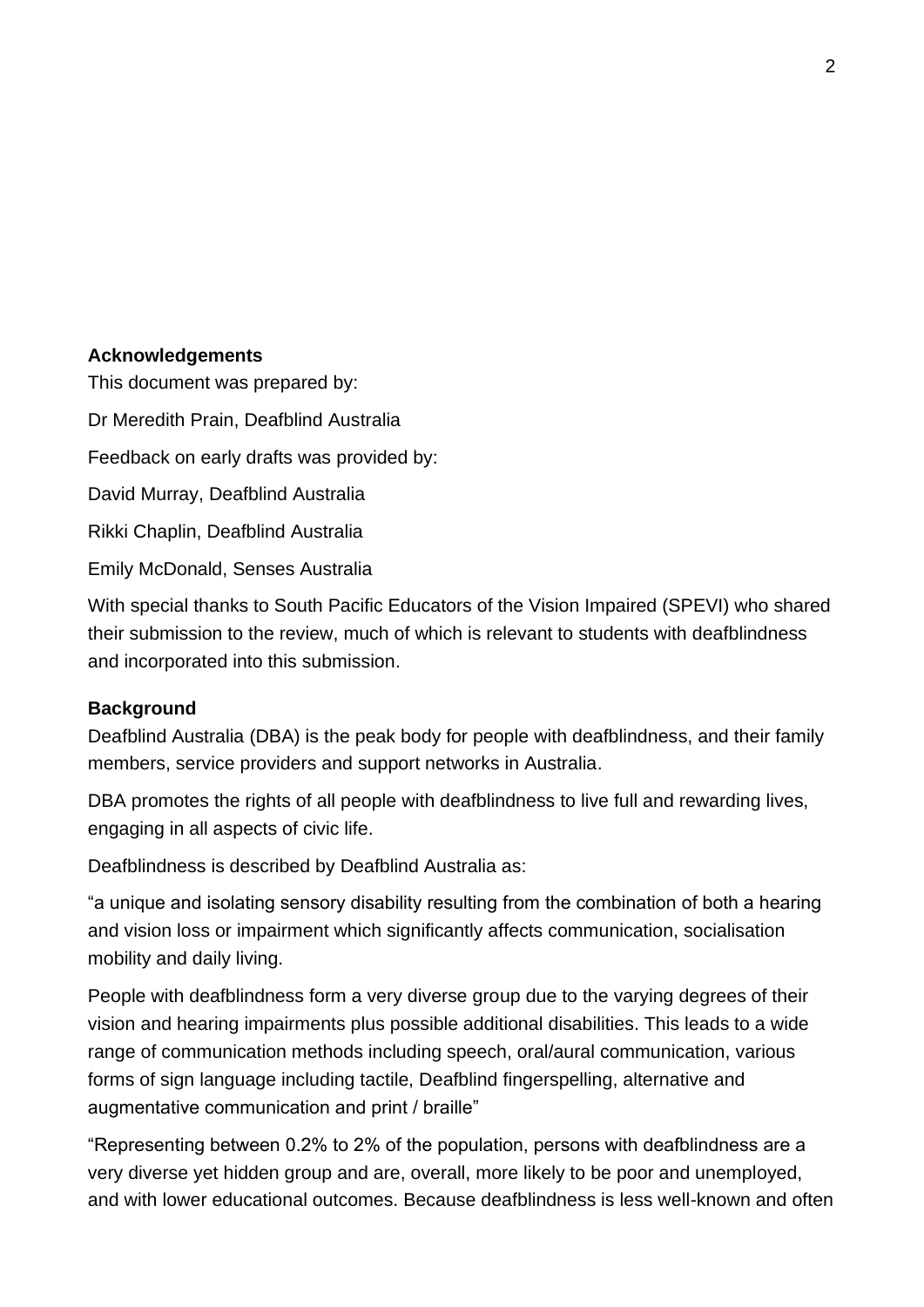misunderstood, people struggle to obtain the right support, and are often excluded from both development and disability programmes."

World Federation of the Deafblind (2018)

People with deafblindness will ALL require the provision of hearing services at some stage in their lives, though services for those with the single sensory impairment often do not fully address the needs of, or remain inaccessible to people with deafblindness.

# **Causes of deafblindness and prevalence**

The below background information is given regarding prevalence and causes of deafblindness to support recommendations made throughout this submission. While exact prevalence of deafblindness is not known, it was estimated that in 2013, there were 13,700 Australian's with deafblindness under 60 years old (Dyke, 2013).

There are a number of syndromes and other causes which result in hearing impairment combined with vision impairment (deafblindness). Usher syndrome results in the combination of a hearing impairment and retinitis pigmentosa (a vision condition causing tunnel vision and night blindness). There are multiple types of Usher syndrome and those born with Usher syndrome type 1 have associated balance problems. Kimberling et al (2010) found 11% of all children diagnosed with a hearing impairment carried a gene for Usher syndrome and estimate the prevalence may be as high as one in 6,000. All individuals with Usher syndrome will fulfil the criteria for acceptance into the National Disability Insurance Scheme given they are born with a hearing impairment and have a progressive vision condition which will significantly impact on their functioning well before the age of 65 years.

CHARGE syndrome also results in combined vision and hearing impairment. The true incidence of CHARGE syndrome is not known, with estimates ranging from 0.1 to 1.2 in 10,000. The highest incidence of CHARGE syndrome in Canada was estimated at 1 in 8,500 in provinces with a research interest in CHARGE syndrome, so the true incidence of CHARGE syndrome reported internationally may therefore be underestimated. (Blake and Prasad, 2006)

Research has shown that prevalence of deafblindness in adults with an intellectual disability is 5% which is considerably higher than the rest of the population (MeuweseJongejeugd et al., 2008). It is important to note this figure does not include children so the number will be higher across the whole population of individuals with a developmental or intellectual disability who are eligible to participate in the National Disability Insurance Scheme. The prevalence of hearing impairment is at least 40 times higher in people with intellectual disability compared with the general population (Carvill, 2001). However, vision and hearing impairments are frequently inadequately diagnosed and poorly addressed in people with intellectual disabilities (Kiani and Miller, 2010).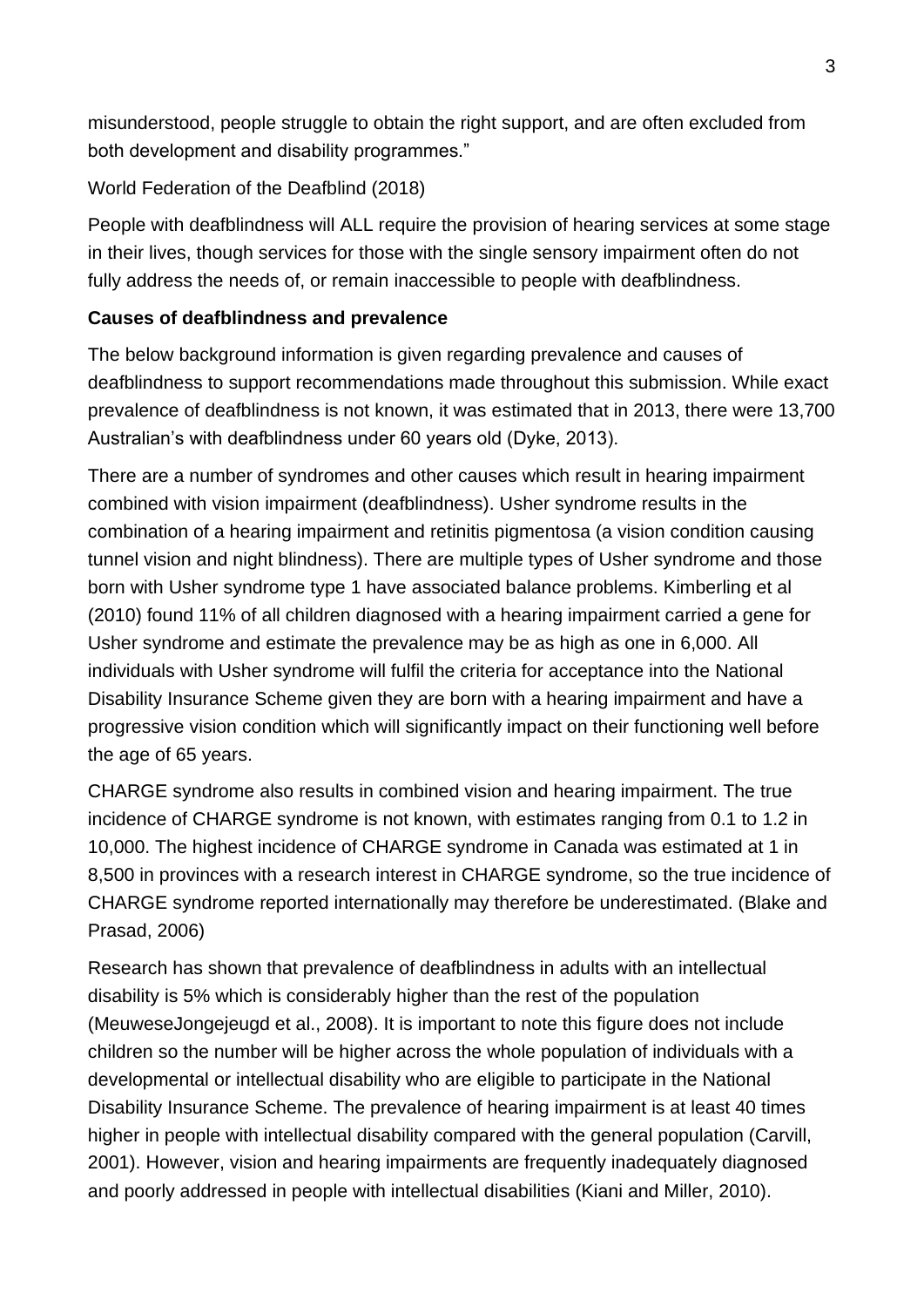The prevalence of deaf-blindness is about 1 in 10000 school-age children in the UK (Kiana and Miller, 2010).

Norrie disease is an inherited eye disorder resulting in blindness in male infants at birth or soon after birth. Additional symptoms occur in some cases, however this varies from case to case. Most individuals with Norrie disease develop sensorineural hearing loss and many exhibit cognitive abnormalities such as developmental delay, and behavioural issues including psychotic-like behaviours. Treatment focuses on the specific symptoms present in each individual. The coordinated efforts of a team of specialists, including paediatricians, ophthalmologists, and audiologists are typically needed. Early intervention and special education services are important to ensure that children with Norrie disease reach their full potential. (National Centre for Advancing Translational Sciences, 2016)

# **2020 review of the Disability Standards for Education (DSE) 2005**

This DBA response to the 2020 DSE review refers specifically to students with deafblindness. The DBA response is a synthesis of responses compiled during a consultation period with members. We have also drawn from the submission made to this review from the South Pacific Educators of the Vision Impaired (SPEVI), and reiterated their points where relevant to students with deafblindness.

# **Supporting students**

*How have you appropriately supported students with disability during their education? This includes the student being able to access supports, including specialist resources.*

Services for students with deafblindness are fragmented. Typically, they receive services from a Visiting Teacher of the Blind or a Visiting Teacher of the Deaf, or both, but neither usually fully understands the implications of the dual sensory impairment. Students with deafblindness often have very unique and individualised needs which are typically poorly addressed and which contribute to feelings of isolation and lack of belonging.

Students with deafblindness, their parents and educators all experience a sense of isolation as typically none have met another student or family experiencing deafblindness, so even if they do know their rights, it is hard to have them addressed or know where to go for assistance.

Specialist Teachers (VI and Deaf) support students in the following nine areas of the Expanded Core Curriculum:

- Technology, including mainstream and assistive technology and optical and hearing devices,
- Compensatory skills such as sign language, braille and handwriting skills,
- Sensory efficiency, including tactile, auditory or visual perceptual skills,
- Orientation and mobility, including safe and efficient travel between home and school and within the school,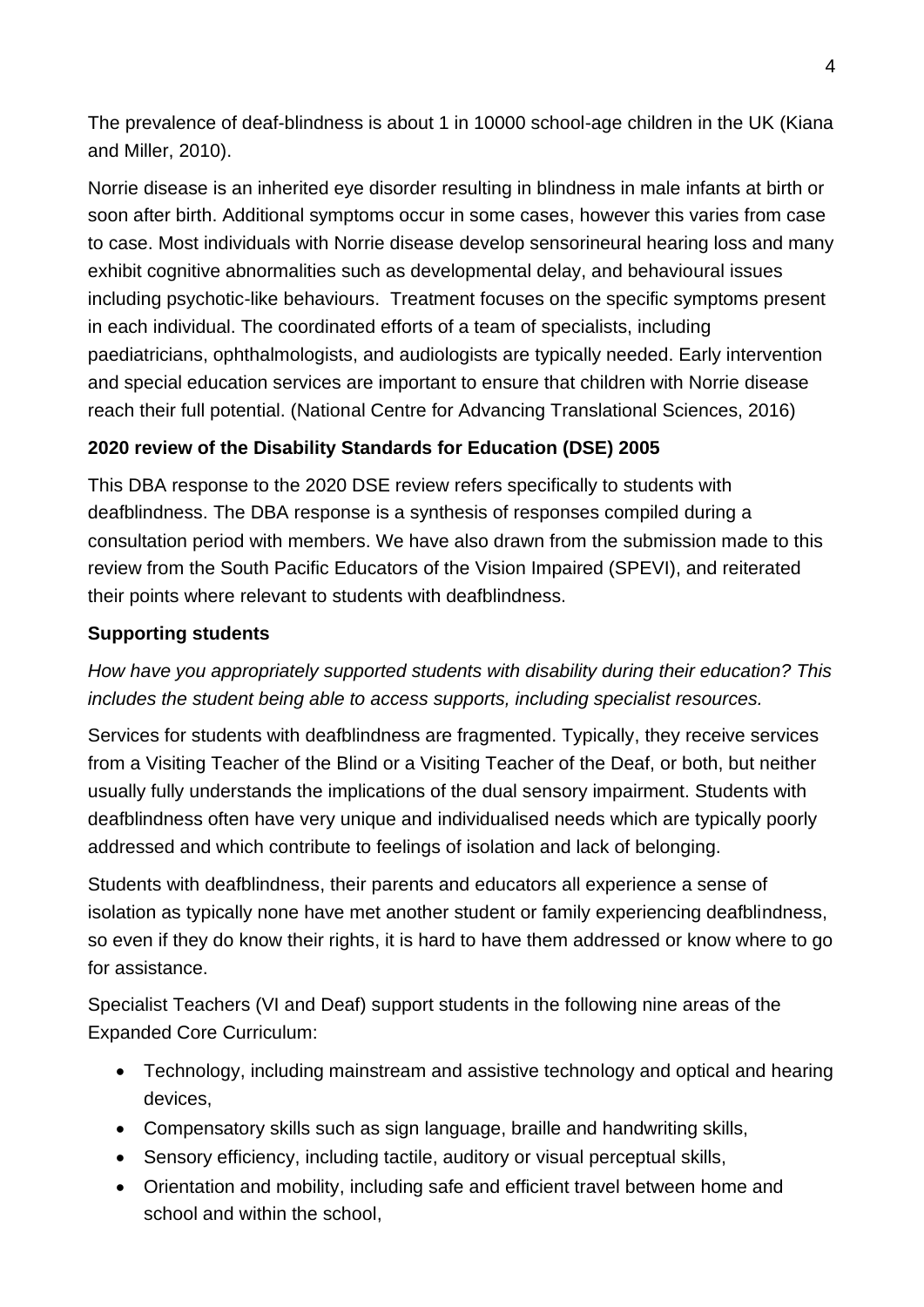- Social interaction skills, which are predictors of personal life and future employment,
- Career education, including types of careers and specific skills required,
- Recreation and leisure skills, including what recreation options are available and how to access them safely,
- Independent living skills, such as cooking, dressing and organisational skills, and
- Self-determination and empowerment skills, including self-advocacy, problem solving and independent responsibility.

The variability in quality and quantity of services and programs for students with deafblindness directly impacts on the students' educational outcomes. Variability can be found in (i) education sector policies and standards, (ii) funding provision for optical and assistive devices, technology and alternative formats (braille, large print, digital, audio), (iii) levels of student access to specialist teaching support due to geographical location (urban, rural, remote), and (iv) attitudes, policies and practices of school leaders and staff.

It is not uncommon for parents and allied health professionals to need to advocate strongly for the provision of essential services and equipment for students with deafblindness to fully access the curriculum.

Appropriate supports for students with deafblindness throughout their education include:

Plans and Profiles:

- Individual Curriculum Plans
- Individual Education Plans
- Individual Student Support Plans
- Personalised Learning Plans
- Classroom Level Support Plans
- Communication Profile
- Learning Media Profile

Education and therapy supports:

- Specialist Teachers of the Vision Impaired
- Specialist Teachers of the Deaf
- Speech and Language Pathologist, Occupational Therapist (OT), Physiotherapist, Orientation and Mobility Specialist, Psychologist, Creative Arts Therapist (music, art, dance and drama), Deafblind Consultant.
- Auslan language models
- Adjustments and accommodations to the Australian curriculum, pedagogy and/or learning environment
- Adjustments and accommodations for health and personal care, safety, social emotional wellbeing, or communication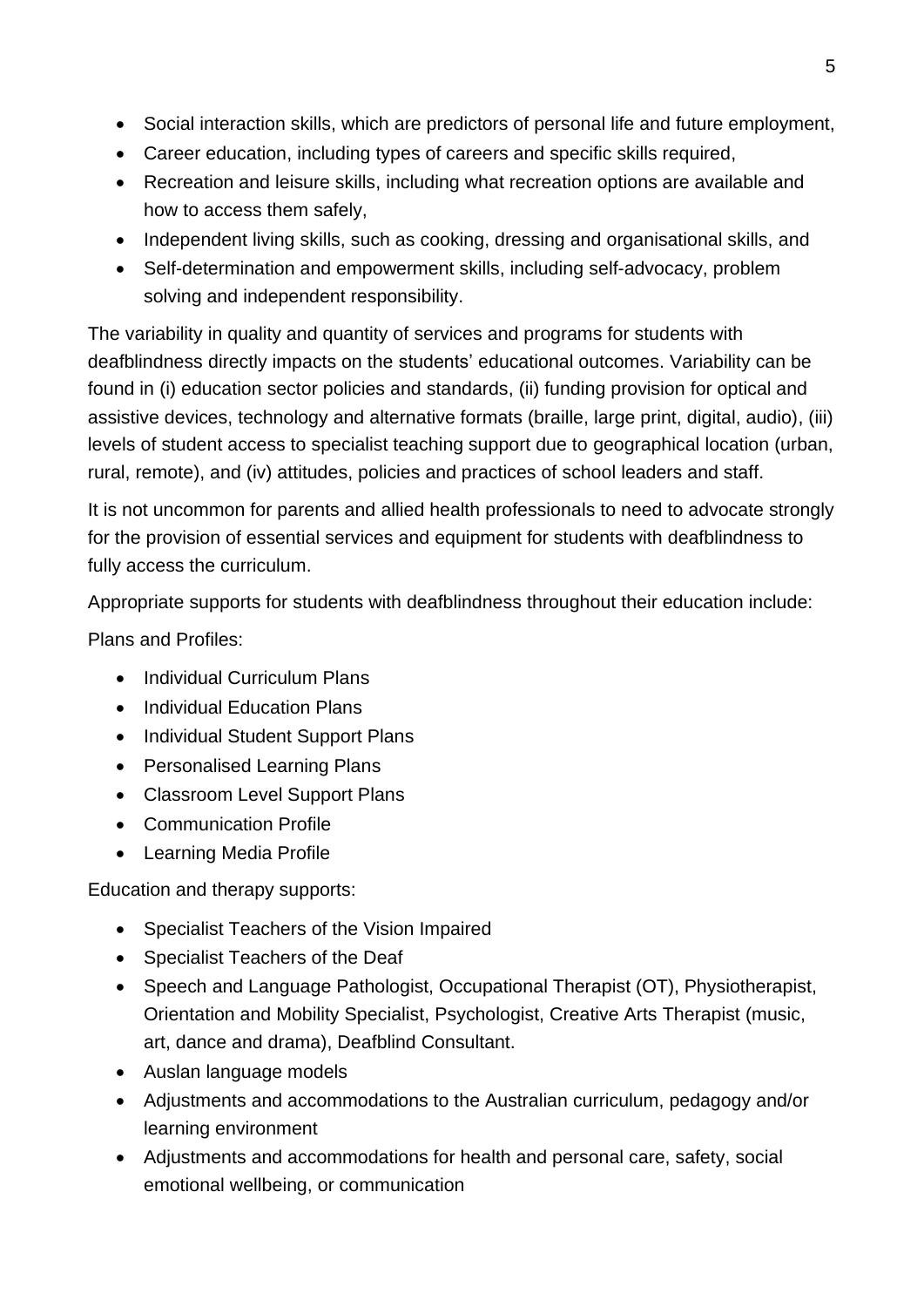- Individualised English and Mathematics goals created and progressed each semester
- Assistive listening technologies
- Alternative Augmentative Communication (AAC) systems (e.g. Proloquo2Go, tactile signing systems)
- Roadmap of Communicative Competence (ROCC)
- Multi-sensory room for students with severe disabilities
- "Engine room" for students requiring emotion regulation and/or physical movement supports.

## **Transitions**

*Tell us about your experience assisting a student with disability to transition from one education sector to another; for example, from school to further education.*

Transitions between preschool and school, and school to tertiary education or other postschool options, are multi-faceted and often challenging for students with deafblindness and their families.

The following are recommended to support students with deafblindness when undergoing education transitions:

- Emphasis on development of social skills, including emotion regulation, and problem solving skills, in order to establish new friendships and a sense of belonging in the new school community.
- Emphasis on supporting students to orient themselves to the new physical environment and independently managing home to school transport options when possible
- Collaboration and support for classroom teachers and teacher assistants in learning how to create accessible books and learning materials, and inclusive teaching strategies. This support includes provision of training sessions during student-free days or staff meetings.
- Participation in transition or education teams, together with the transitioning student and family, key school staff and supporting professionals.
- Advocating for parents and caregivers to be included as equal partners in the transition process, to ensure a holistic, "team around the child" approach in which a clear understanding of the capabilities and needs of the individual student are communicated to staff in the new educational setting.
- Emphasis on proactive, student-centred approaches to school transitions.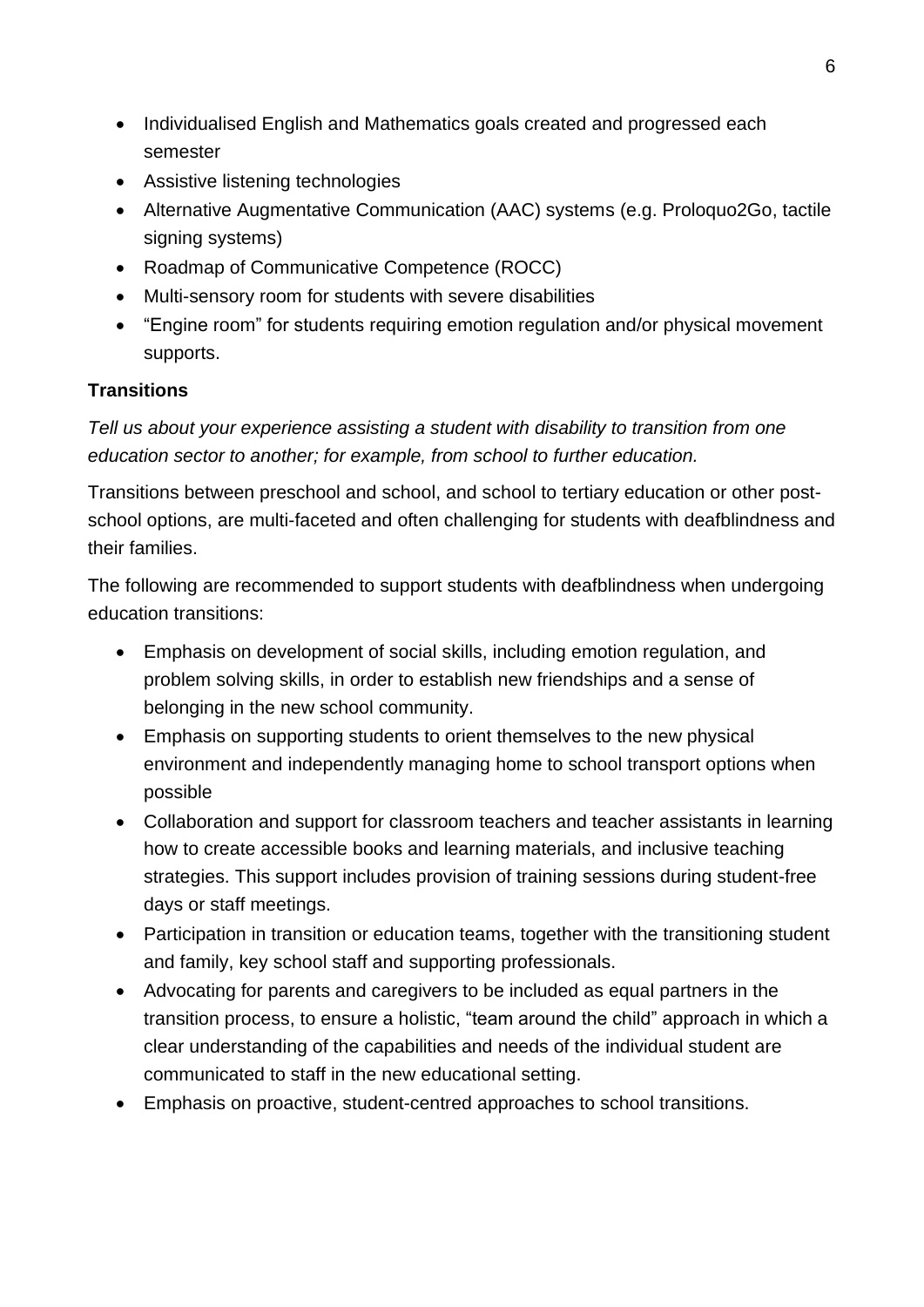#### **COVID-19**

*Has COVID-19 impacted the experience of your students with disability in participating in education? Have their experiences ever been impacted by other major events, such as natural disasters?*

Online learning has presented both opportunities and challenges for different students with deafblindness. For some students, working online has increased access and participation. In traditional classrooms, the majority of work is visual, displayed on a whiteboard or classroom noticeboards, and to be completed within the time constraints of specific lessons. For students with deafblindness who are skilled in the independent use of technology, the combination of home-based online learning, accessible curriculum content, more flexible work completion times, and often quieter environments to work in, enables students to participate in education and meet curriculum outcomes. In these instances, teachers and parents have reported that students with deafblindness have effective access to online learning activities and resources.

However, in situations where schools have hurriedly transitioned from school to home education delivery in accordance with government and requirements, schools have had to quickly adapt to online learning with no training for school staff or time to review the accessibility levels of online platforms. Communication between specialist and class teachers was limited during the rapidly changing school contexts, and the provision of accessible learning materials for individual students was overlooked. Examples of inaccessible online materials for students with deafblindness include scanned pictures, maps and diagrams with no provision of alternative text (Alt Text) descriptions. Educational resources that are scanned and saved as pictures are not accessible to students using screen readers or electronic braille notetakers. Some apps and programs selected by schools for information sharing are also not accessible, or only certain elements are accessible.

For students who require tactile interaction for learning significant challenges have been experienced by both educators and families.

#### **Access and participation**

# *Do you think the Standards help students with disability to access and participate in education and training on the same basis as students without disability? Why, or why not?*

The Standards guide teachers and other school staff towards creating more inclusive learning environments for all students. The Standards serve as a framework for how disability-focused education should take place, but lack in providing explicit examples and thorough explanations of how to best cater for students with diverse learning needs.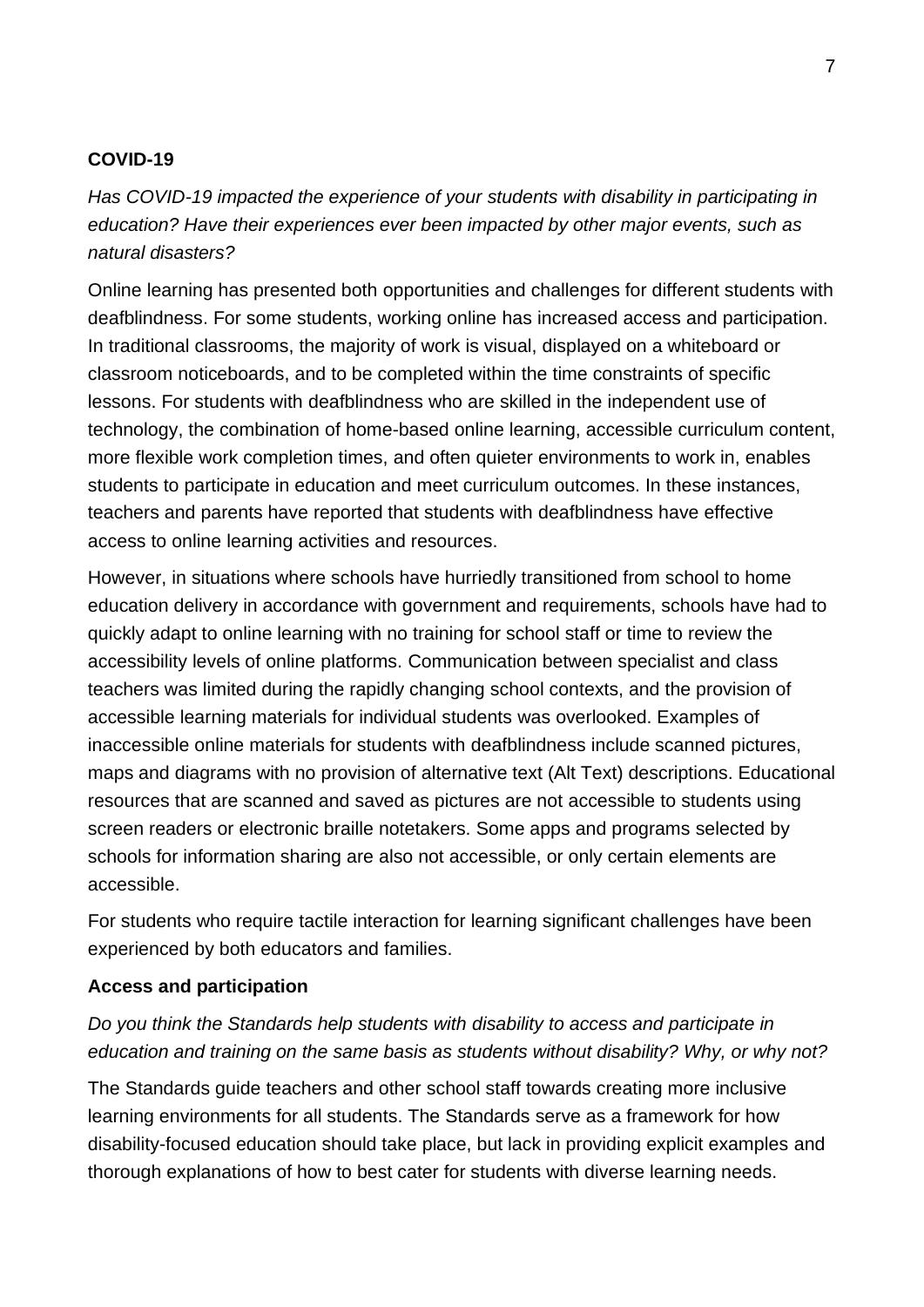Explicit examples are needed of what the Standards look like within the classroom context. And how curriculum access for individual students should be created.

However, the following issues remain:

- Awareness not all parents and caregivers are aware of the Standards.
- Understanding not all teachers and parents understand the Standards as a whole, and there is no plain English version.
- Interpretation terms such as reasonable adjustments and financial hardship may not be interpreted correctly.
- Training not all States/territories and education sectors provide mandatory initial or yearly training in the Standards for regular and specialist teachers.
- Accountability who is responsible for making reasonable adjustments?
- Auditing who is ensuring the standards are being upheld?

While the Disability Standards for Education have been in place for fifteen years now, services, supports and strategies for students with deafblindness to access and participate in all aspects of school life, remain fragmented, inconsistent, and in many instances completely lacking.

## **Aboriginal and Torres Strait Islander students with disability**

*What would you change to make the Standards work better for Aboriginal and Torres Strait Islander students with disability and their families and carers?*

Education of Aboriginal and Torres Strait Islander students with deafblindness is particularly poorly understood and poorly addressed. Due to higher incidence of trachoma and otitis media in ATSI Communities, there is a higher incidence of vision and hearing impairment, so education of ATSI students is of particular concern.

Guidelines are needed on how to better support Aboriginal and Torres Strait Islander (ATSI) students with deafblindness. Emphasis should be placed on the particular cultural contexts within such guidelines, for example, students from ATSI background, and students from other cultural or ethnic groups.

Clear communication about the Standards with ATSI families, needs to be improved, and educators need to be encouraged to apply the Standards equally for all families in the school community, with respect and appreciation for diversity.

Educators should familiarise themselves with the supports available to Aboriginal and Torres Strait Islander students, including where to find and how to access specialised supports.

The DSE review process should include liaison with Aboriginal and Torres Strait Islander elders to hear the issues and problems experienced by families and their children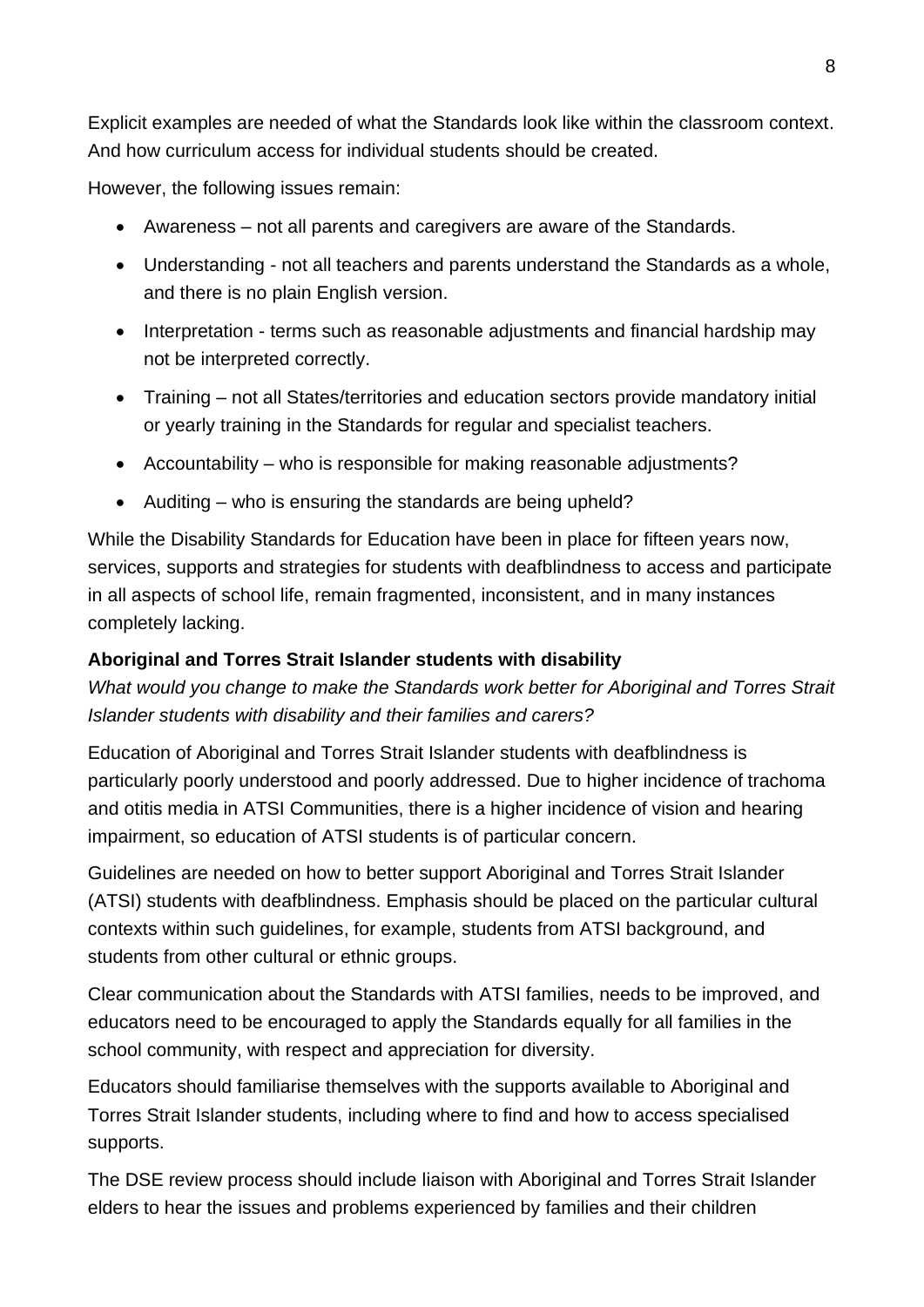disabilities. SMART goals should be set to address any issues and recommendations raised by the elders.

Comprehensive professional learning should be provided in how the Standards intersect with Indigenous history and culture.

## **Closing comments**

While pockets of good practice in the education of students with deafblindness exist, for the most part the access and inclusion of these students in education systems remains inadequately addressed.

Given the always complex and individual nature of the learning needs of student with deafblindness, a systematic and coordinated integration of education, therapy, assistive technology and other relevant supports is required.

All students with deafblindness can learn and participate when provided adequate and appropriate supports, and it is hoped that in reviewing the Disability Standards for Education, good practices will increase to address the variability across regions and States, and that accountability is improved so the rights of all students with deafblindness are upheld.

## **References**

Blake, K. D. and Prasad, C (2006) CHARGE Syndrome, Orphanet J Rare Dis. 1: 34. accessed 25 Nov ember, 2016 https://www.ncbi.nlm.nih.gov/pmc/articles/PMC1586184/

Carvill S (2001) Sensory impairment, intellectual disability and psychiatry. Journal of Intellectual Disability Research 45: 467–83.

Deafblind Australia (n.d) What is deafblindness? Retrieved from <https://www.deafblind.org.au/deafblind-information/what-is-deafblindness/> 2<sup>nd</sup> September, 2019

Dyke, P. (2013) A clear view: Identifying Australians who live with deafblindness and dual sensory loss, Senses Australia

Kiani, R. and Miller, H. (2010) Sensory impairment

Kiani, R. & Miller, H. (2010) Sensory impairment and intellectual disability. Advances in psychiatric treatment 16, 228–235

Kimberling W. J., Hildebrand M. S., Shearer A. E., Jensen M. L., Halder J. A., Trzupek K., Cohn E. S., Weleber R. G., Stone E. M,. Smith, R. J. (2010) Frequency of Usher syndrome in two pediatric populations: Implications for genetic screening of deaf and hard of hearing children. Genetics in Medicine 12, 512–516.